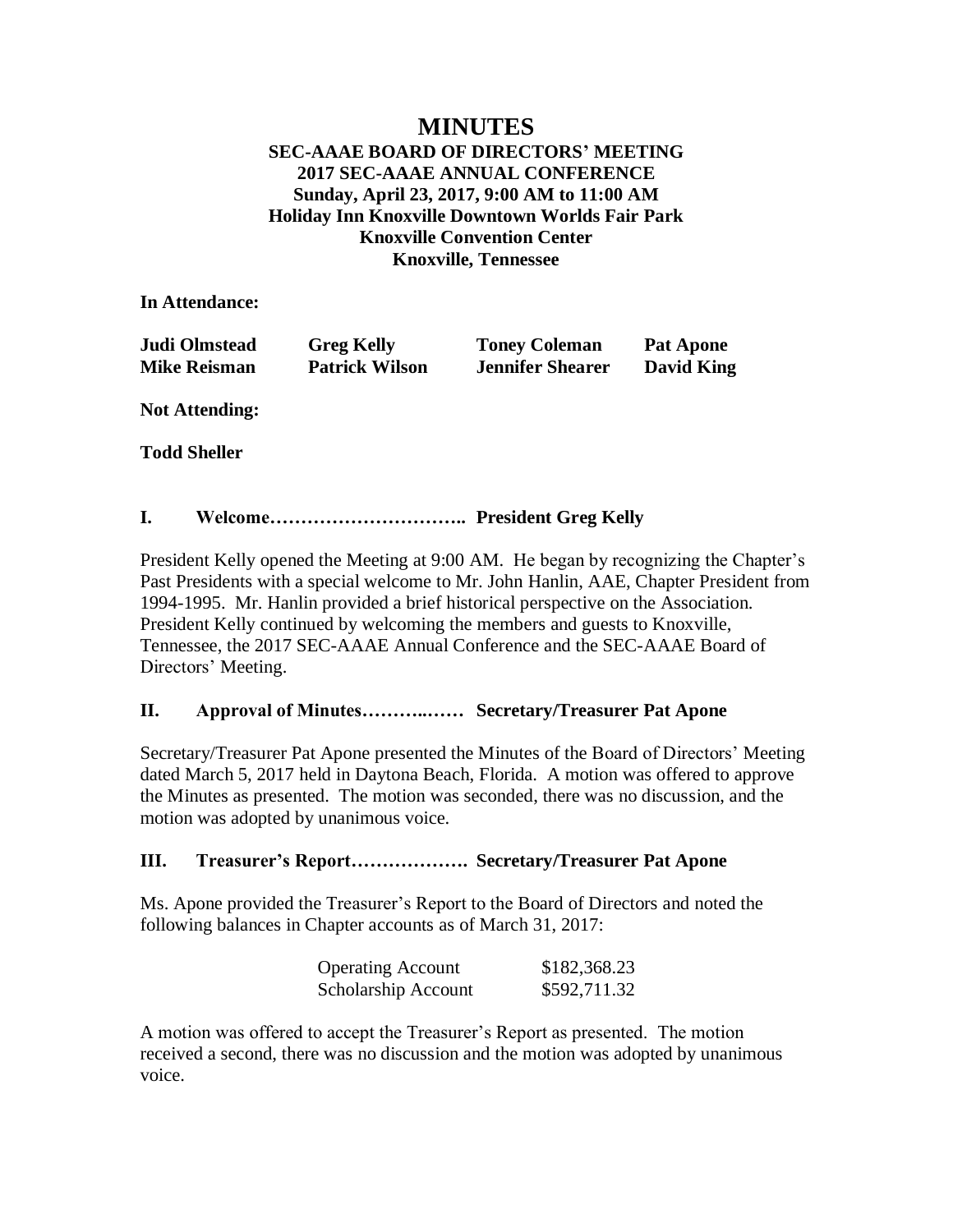**Board of Directors' Meeting Minutes April 23, 2017 Page 2**

# **IV. COMMITTEE REPORTS**

**Executive Secretary……………………… Bob Brammer**

Mr. Brammer had nothing to report.

## **2017 Finance and Administration Conference…………………………………Stacy Kuba, Madam Chairman Rob Kelley, Co-Chairman**

Ms. Kuba and Mr. Kelley were not in attendance. Mr. Brammer reported the final numbers for the 2017 Finance and Administration Conference held in Daytona Beach were very good. There was a total of 179 attendees. There were 24 sponsors for a total of \$38,000.00 and 5 exhibitors for a total of \$5,515.00. This year's conference split with AAAE will be \$50,356.03.

# **2017 SEC-AAAE Annual Conference……Bill Marrison, Chairman**

Mr. Marrison welcomed everyone to Knoxville and introduced Mr. Mihai Smighelschi who provided an in-depth review of the program and promised an informative and entertaining venue.

### **2018 SEC-AAAE Annual Conference……Richard Tucker, Chairman**

Mr. Kevin Vandeberg provided a presentation for the 2018 Annual Conference. He reported the dates for the conference are set for May 6-8, 2018. The hotel will be the Embassy Suites and room rates are \$169 per night. Mr. Vandeberg provided an oversight of the program and entertainment. Individuals interested in serving on the planning committee may contact Mr. Vandeberg at [kvandeberg@hsvairport.org.](mailto:kvandeberg@hsvairport.org)

### **Professional Education Committee……… Mihai Smighelschi, Chairman**

Mr. Smighelschi noted that three individuals were seated for their oral exams at this Conference. Mr. Smighelschi introduced the three individuals and noted they had passed their orals. He also introduced their mentors. Mr. Smighelschi noted there was a substantial pool of candidates remaining in the pipeline. Mr. Scott Brockman, AAE, incoming AAAE Chairman, added that Cyrus Callum would be taking over as Chairman of the Board of Examiners.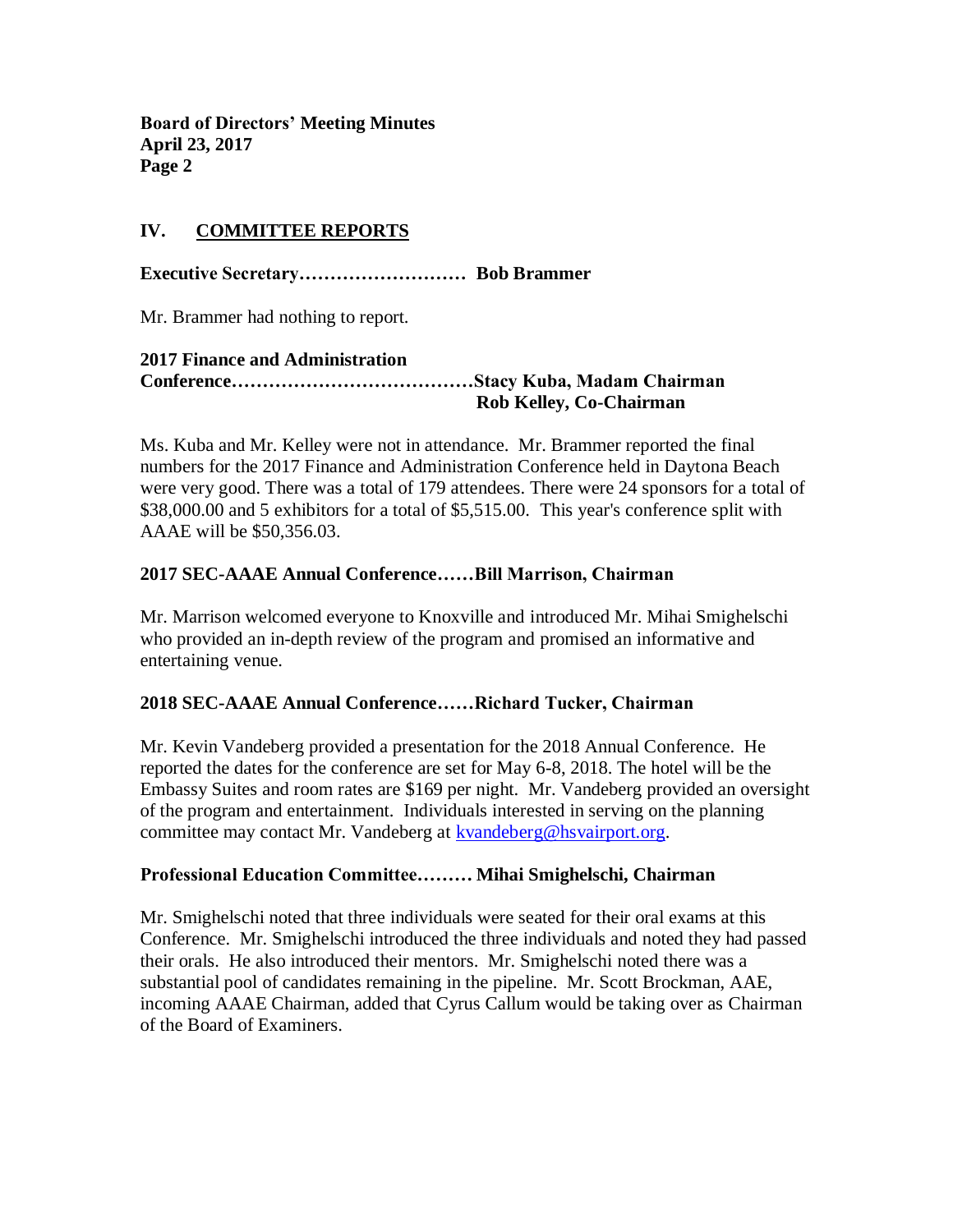**Board of Directors' Meeting Minutes April 23, 2017 Page 3**

## **Student Scholarship & Academic Outreach Committee…………………....... Michael Reisman, Chairman Patrick Wilson, Co-Chairman Jerry Brienza, Co-Vice Chairman**

Mr. Reisman noted the SAMA Scholarship Program continues to be very successful with 13 scholarships awarded this year for a total of \$26,000. He added that he would be stepping down as Chairman. Mr. Patrick Wilson will step-up as Chairman and Mr. Jerry Brienza will step-up to take over the Internship Program.

Mr. Wilson reported on the success of the Internship Program and reported that 7 internships were committed. He noted that the Internship Program has become one of the Chapter's more successful programs. Mr. Brienza noted that the West Virginia Airport Managers Association has started a similar program.

# **Membership Development**

# **Committee……………………………….... April Cameron, Madam Chairman Melissa Cheaney, Madam Vice Chairman**

Ms. Cameron and Ms. Cheaney were not in attendance. Mr. Brammer reported the Committee had thus far produced 77 Executive Members, 16 Corporate Members, 9 Participating Members and 3 Affiliate Members for a total of 105 new members. He noted a new all-time high of 627 members in the Chapter.

# **Corporate Liaison Committee………….... Connie Gowder, Madam Chairman John Walz, Vice Chairman**

Ms. Gowder reported the Corporate Awards are ready for presentation on Monday, April 24, 2017. She added that CEUs for engineers and architects are available for this conference.

# **Conference Financial Oversight Committee…................................................ John Rauback, Chairman**

Mr. Rauback was not in attendance.

# **Emerging Airport Leaders Program…… Jason Terreri, Chairman**

Mr. Terreri updated the Board on the goals of the Program and the completion of a 360 survey being provided the 18 indivuduals currently in the Program. He noted that the Program was open to corporate members as well as airport employees. He noted the goal was to intergrate these individuals into the Chapter.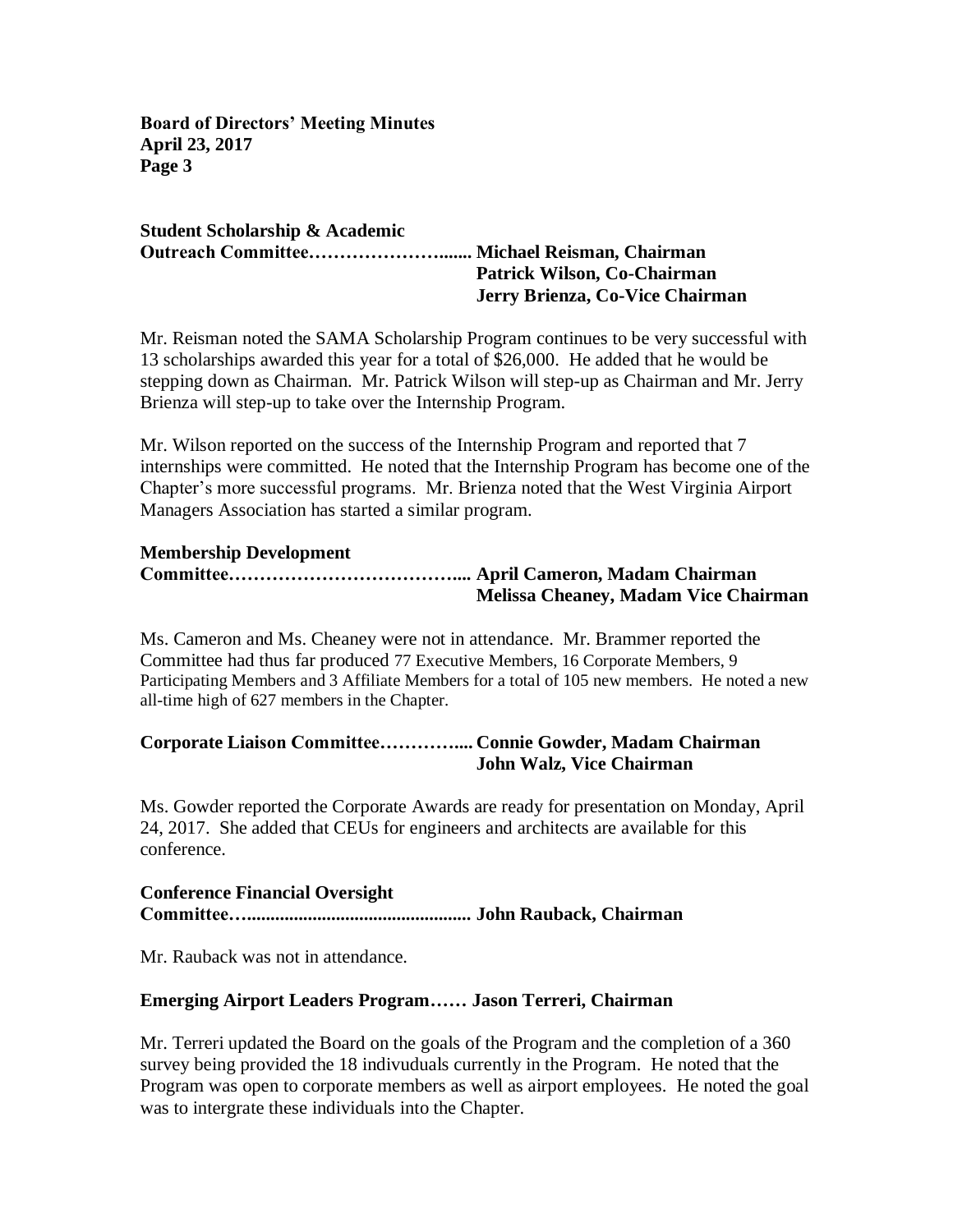# **Board of Directors' Meeting Minutes April 23, 2016 Page 4**

#### **Conference Site Selection Committee…… Claudia Holliway, Madam Chairman**

Ms. Holliway noted that three cities were interviewed for the 2019 and 2020 SEC-AAAE Annual Conference venues and Myrtle Beach, SC and Little Rock, AR are recommended for presentation to the General Membership for ratification. She added that Roanoke, VA also provided an outstanding presentation and it was unfortunate that only two venues were immediately available. A motion to move the recommednation to the general membership for ratification was presented and seconded. There was no discussion and the motion was adopted by unanimous voice.

#### **Resolutions & Bylaws…………………….. Bob Brammer**

Mr. Brammer presented resolutions of appreciation for the current President, the Chairman of the 2017 Conference Committee, the Mayor of Knoxville, the Metro Knoxville Airport Authority and the Holiday Inn hotel management. A motion was presented to move the resolutions to the general membership for ratification. The motion was seconded, there was no discussion and the motion was adopted by unanimous voice. Mr. Brammer requested Board Members to stand by after the meeting to sign the resolutions.

# **Nominations Committee………………….. Immediate Past President Judi Olmstead**

Immediate Past President Judi Olmstead, AAE noted the Nominations Committee, consisting of she, Mr. Lew Bleiweis, AAE and Mr. Tommy Bibb, AAE offered the following nominations:

SEC-AAAE Immediate Past President – Greg Kelly, AAE SEC-AAAE President – Toney Coleman, AAE SEC-AAAE President-Elect – Pat Apone, AAE SEC-AAAE Secretary/Treasurer – Michael Reisman, AAE SEC-AAAE Board of Directors, Member-at-Large – Mihai Smighelschi, AAE

A motion was received to move the nominations to the General Membership for ratification. The motion was seconded, there was no discussion and the motion was adopted by unanimous voice.

Immediate Past President Judi Olmstead, AAE presented former president Kelly L. Johnson, AAE to serve as the Chapter's representative on the AAAE Nominating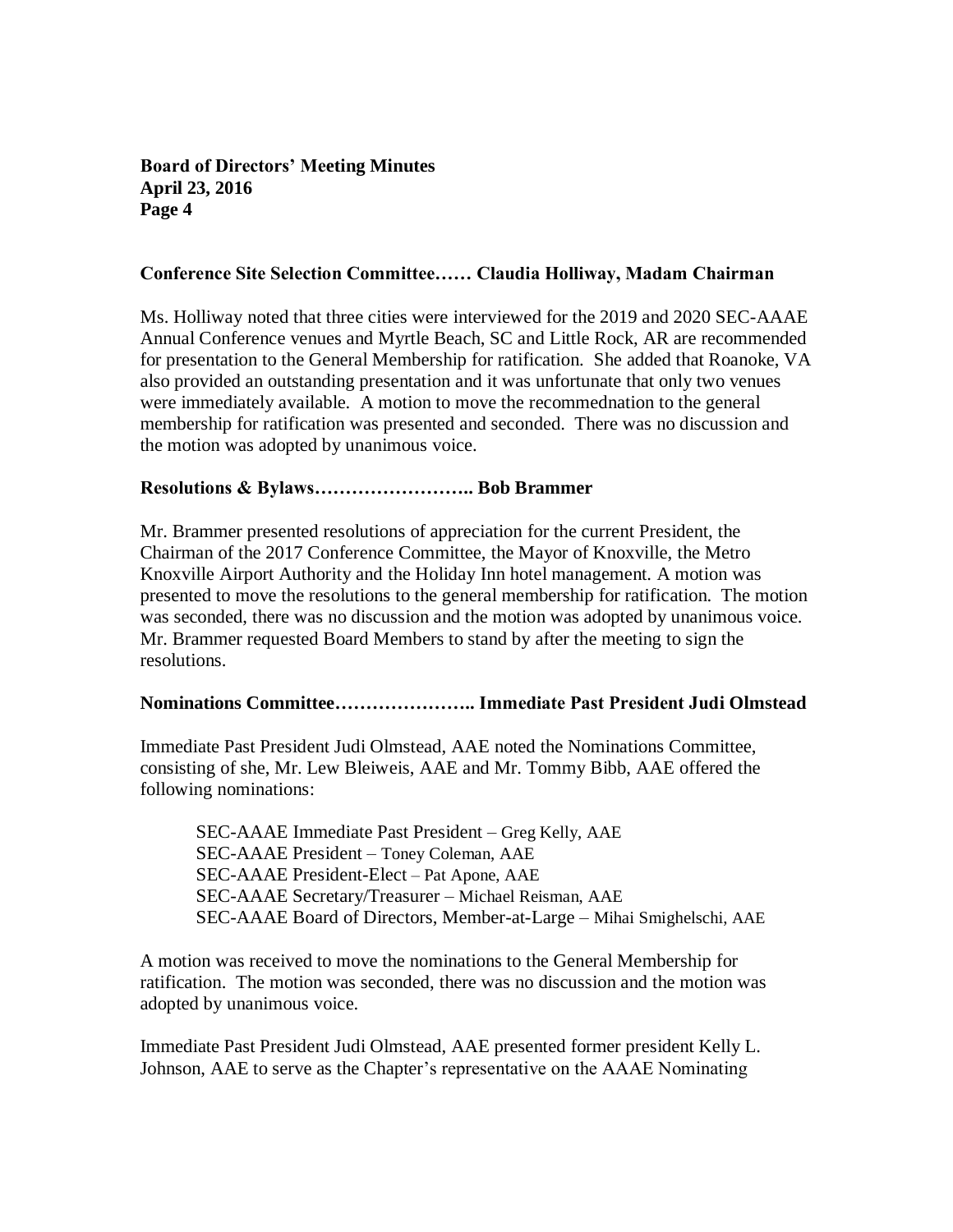#### **Board of Directors' Meeting Minutes April 23, 2016 Page 5**

Committee. A motion was received to approve the nomination. The motion received a second, there was no discussion and the motion was adopted by unanimous voice.

Ms. Judi Olmstead, AAE recommended the following endorsements be moved to the AAAE Nominating Committee for consideration by the AAAE membership:

AAAE Regional Representative (Two-Year Term) – Greg Kelly, AAE AAAE National Director – Toney Coleman, AAE AAAE Executive Committee – Toney Coleman, AAE

Following discussion a motion was presented to move the endorsements to the general membership for a vote. The motion received a second, there was no further discussion and the motion was adopted by unanimous voice.

# **"Goal Digger Program"………………........Judi Olmstead**

Past President Judi Olmstead, AAE provided an overview of the success of the "Goal Digger Program". She noted the next event would be held in Lexington, KY and a flyer has been forwarded to the membership.

### **V. Old Business**

There was no old business to report.

### **VI. New Business**

President Kelly requested the Board's consideration to amend the 2016-2017 Budget as follows:

\$3,025 for ad in Airports magazine honoring Scott Brockman, AAE as in-coming chairman of AAAE.

A motion was received to approve the budget amendment accordingly. The motion received a second, there was no discussion and the motion was adopted by unanimous voice.

\$1,500 for reception at 2017 AAAE Annual Conference & Exposition to honor Scott Brockman, AAE as incoming chairman of AAAE.

A motion was received to approve the budget amendment accordingly. The motion received a second, there was no discussion and the motion was adopted by unanimous voice.